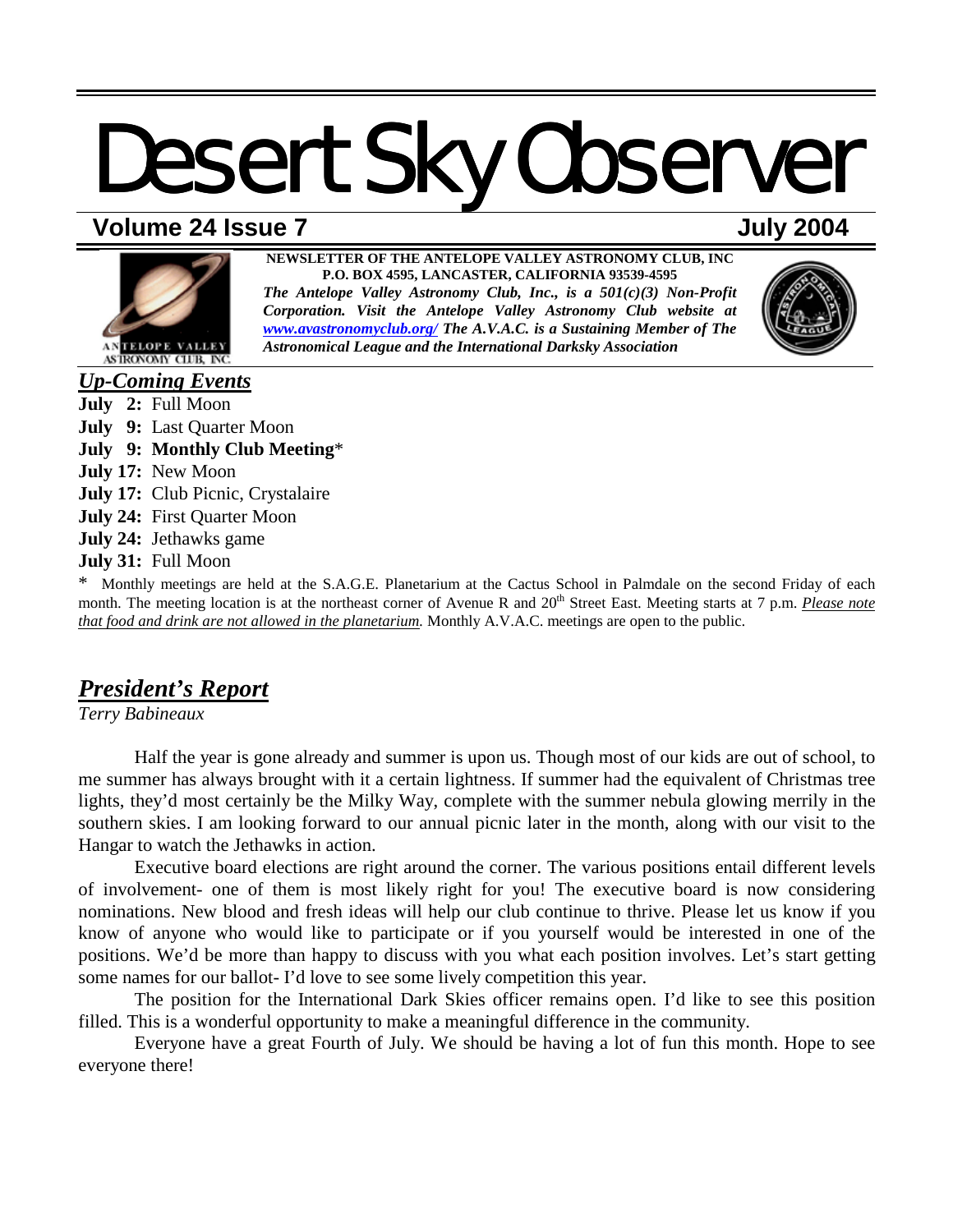# *Vice President's Report*

*Doug Drake* 

 You can still follow comet Neat this month and what's most exciting is that everyone should easily find it. Comet Neat will travel right between the pointer stars in the Big Dipper on July 20th. Take out your binoculars and scope out this area during the first part of the month because the Moon will not be up yet to cause moonshine (that is not the moonshine you drink!)

 The presentation given this month at our club meeting, July 9th, will be given by our very own president Terry Babineaux. His talk will be entitled, "Introduction to CCD Astrophotography."

 Don't forget about our club picnic at Crystalaire Country Club on Saturday, July 17th, starting at 2:00 pm. Dinner is at 6:00 pm with a silent auction and raffle from 7:00 to 8:00 pm. My wife and I will not be able to be there because my work has taken me to Ft. Worth, Texas, during this time. Things for us should be back to normal by the end of August and we are looking forward to being back with ya'll.

# Doug Drake's *Planet Watch*



## Earth

As we all know, we are getting warmer as summer comes about in the northern hemisphere. But did you know that on July 5th our planet will be its farthest distance from the Sun? How is it that we are getting warmer when we are getting farther from the Sun? It is because the Earth is tilted and the northern hemisphere is pointing toward the Sun during summer, so the Sun rays incident through less atmosphere and the days become longer.

## Mercury and Mars

On July 10th, 45 minutes after sunset in the northwestern sky, both Mercury and Mars will be very close to each other- about 0.2 degrees apart. Use your binoculars and look up from the northwestern horizon. Mars will be a reddish dim object with Mercury about seven times brighter.

## Venus

If you're up just before sunup you can make a wish on the morning star, the lovely lady Venus. One hour before sunup she will be be in the northeastern morning sky at about 16 degrees high during the first part of July and 32 degrees high the last part of July.

## **Jupiter**

Jupiter is the evening star in the southwest. Observe Jupiter early in the evening before it gets low into the atmosphere.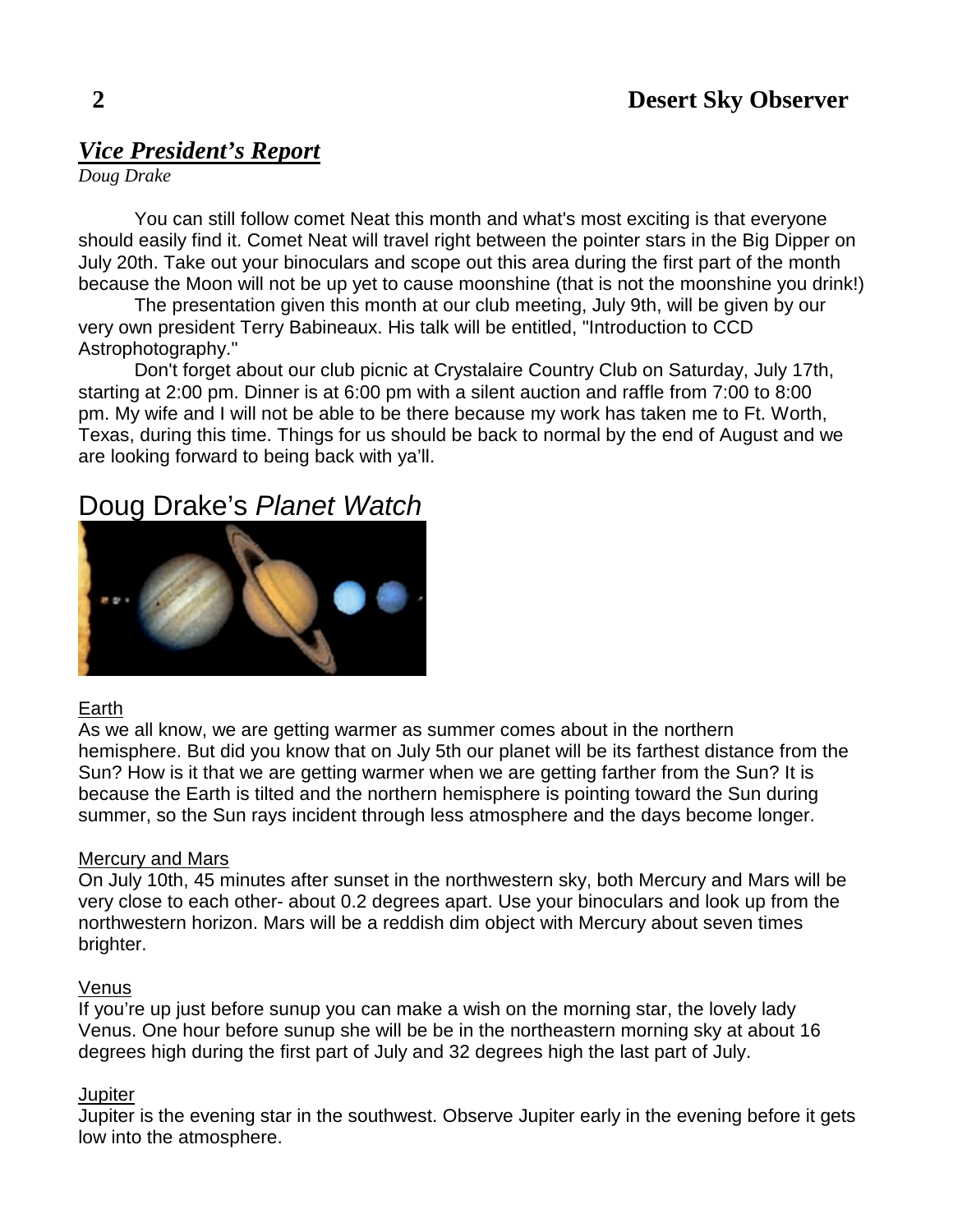

# **News from the Astronomical League**

by Tom Koonce

The AVAC is a member of a national organization of astronomy clubs called the "Astronomical League." We've chosen to be a member of the AL because of the many benefits it provides to our members. I have served as the club's 'Astronomical League Coordinator' (AlCor) for the last four years. My duties include the submittal of members completed observing awards, like the Messier Certificate or the Lunar Certificate. The observing clubs include so many different projects- there is something for EVERYONE! From absolute beginner to turbo astro geekeveryone!

At present the list is: Arp Peculiar Galaxy Club, Asteroid Observing Club, Binocular Messier Club, Caldwell Club, Comet Club, Constellation Hunter Club, Deep Sky Binocular Club, Double Star Club, Earth Orbiting Satellite Club, Galaxy Groups & Clusters Club, Herschel 400 Club, Herschel II Club, Lunar Club, The Master Observer Club, Messier Club, Meteor Club, Planetary Observers Club, Sky Puppy Club, Southern Skies Binocular Club, Sunspotters Club, Universe Sampler Club, Urban Observing Club.

I'd like to feature one of these 'clubs' in the next several newsletters. For most AL club projects you can use binoculars or a small telescope, but for some projects, you'll need quite a bit moreeven travel to the southern hemisphere to complete them. But let's start out with the Universe Sampler Club.

Universe Sampler Webpage: <http://www.astroleague.org/al/obsclubs/univsamp/univsamp.html>

The Universe Sampler observing program is a unique observing program designed specifically for the beginning observer. It is designed to expose the beginner to a sample of the many different types of objects that the Universe has to offer for our observing enjoyment. It is designed to help the new observer learn his or her way around the sky and to teach some of the basics of astronomy. It offers an alternate naked-eye list of deep sky objects for those who are interested in astronomy but shy away because they do not have a telescope or binoculars. You may do this program on your own, but I suggest that you talk another club member into working on the project with you at the same time. You will both learn more and you can schedule nights at star parties or even during the week where you can get a lot done. How long does it take to do the program? The AL observing programs are set up to be challenging, but rewarding... No Pain, No Gain, right? They are all do-able with just a little persistence and time. I'd estimate that someone could complete the Universe Sampler program in 2 -3 months of casual observing and weekend effort.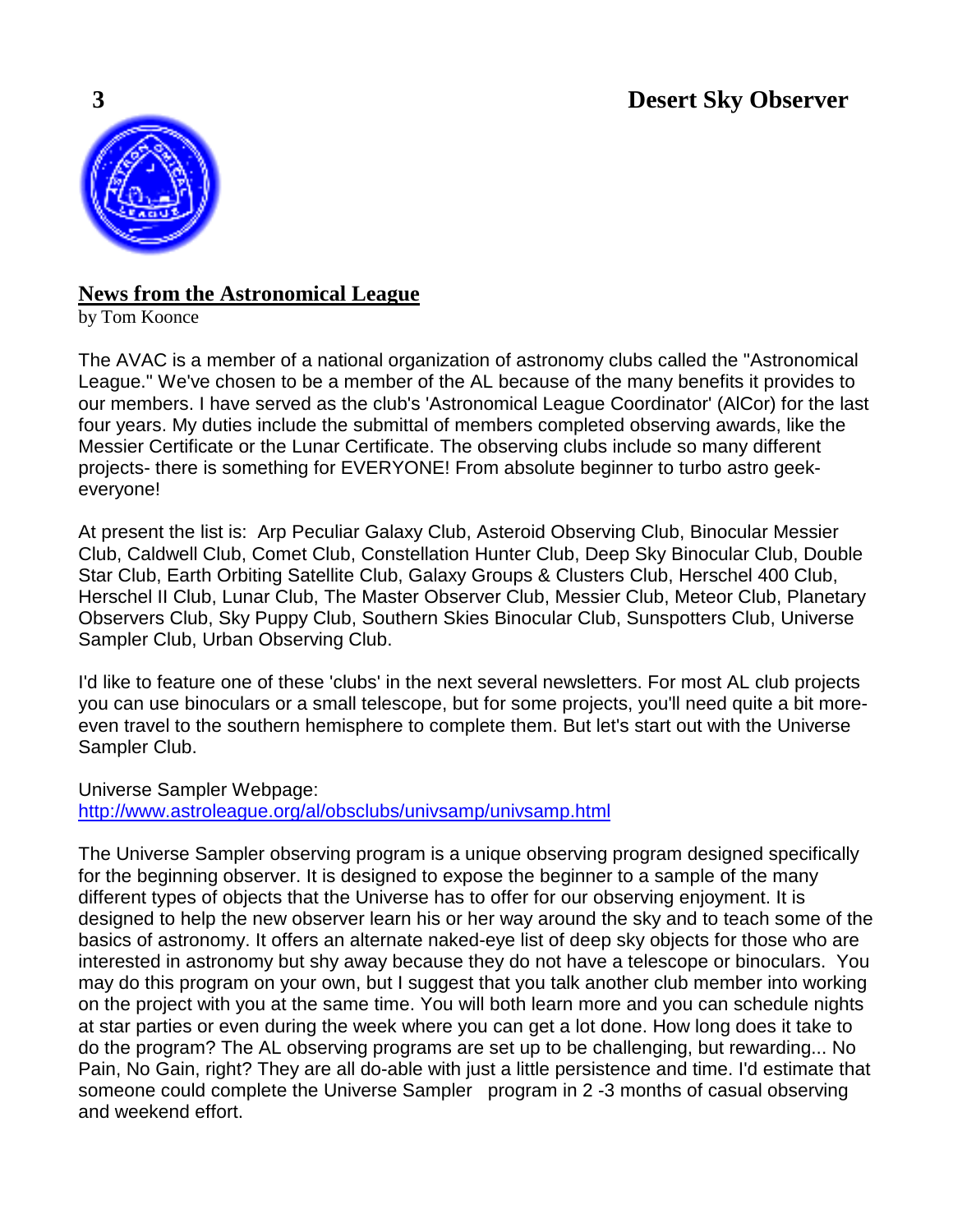The first step is for you to order the manual for just \$8.00. This is a great booklet to read or even to home school from anyway, but it will serve as your guide through the entire Universe Sampler Program. The Universe Sampler is designed specifically as a teaching aid for the beginning observer. Due to the program's design and purpose, the object lists are not available separate from the manual. You can order the manual here:

Universe Sampler Booklet:

<http://www.astronomicalleague.com/universe.htm>

Once you have completed the Universe Sampler observing program, you should be well acquainted with the night sky and be able to find your way among the stars with no problem. You should be in a position to know what type of objects interest you most and be ready to continue your observing with one or more of the Astronomical League's other observing programs, e.g., the Messier List, the Double Star Program, the Lunar Programs, etc.

The titles of the step-by-step lessons in the Universe Sampler booklet are: Basic Sky Movement, How to Find North in the Sky, Star Charts and Constellation Patterns, Angular Measures and Distance, Stating the Location of Objects in the Sky, Star-Hopping, Eyepiece Field Orientation, Recording Your Observations, The Art of Seeing, The Moon, Variable Stars, and The Sun. Do any of these sound interesting to you? If so, I hope that you'll enjoy the Universe Sampler Club as a way of developing your astronomical knowledge.

## **Astrophoto of the Month:**



M101 by Club President Terry Babineaux

Submit your "Astrophoto of the Month" to the following address by the 20<sup>th</sup> of each month: [newsletter@avastronomyclub.org](mailto:newsletter@avastronomyclub.org)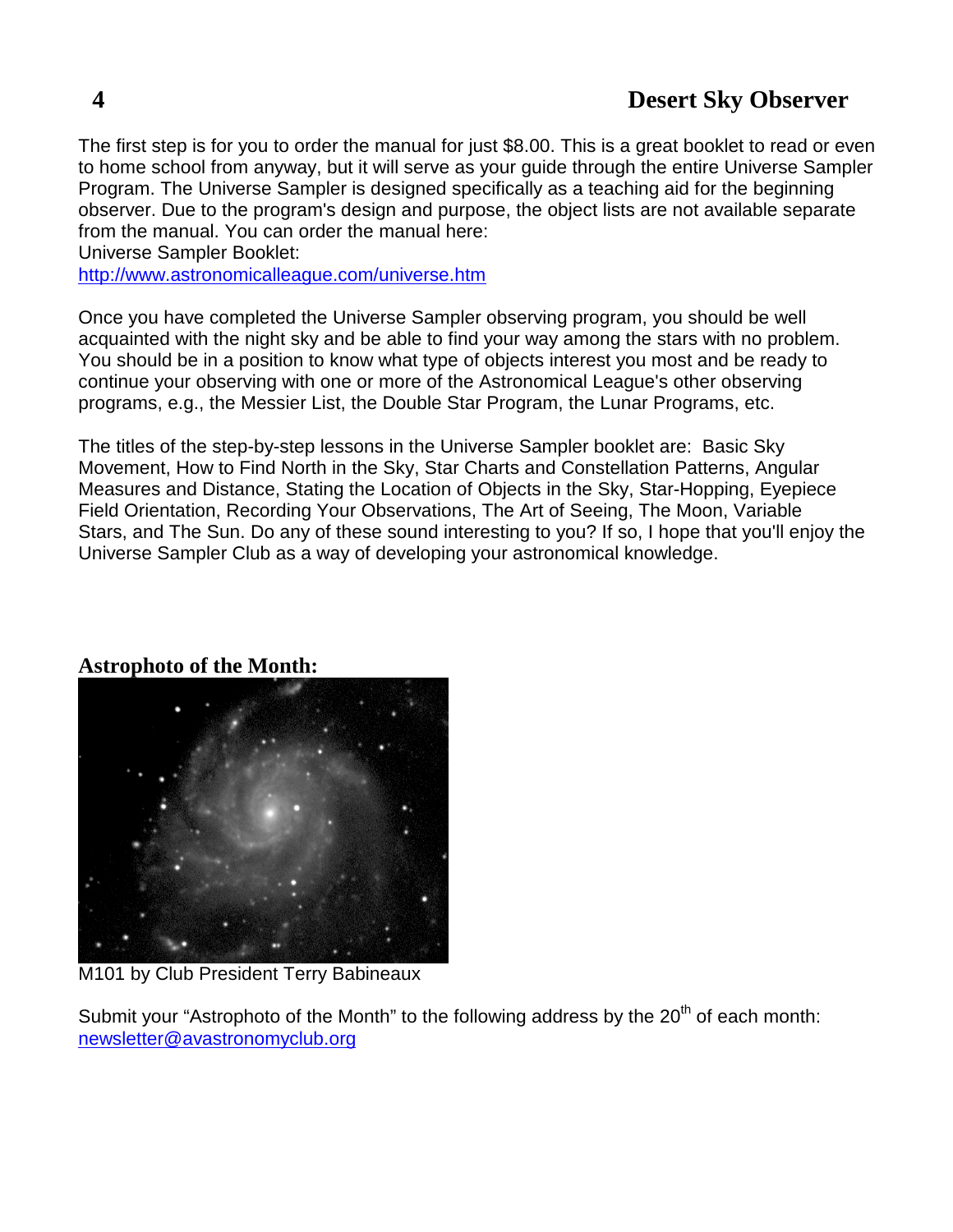

*Member* 

**of the** 

*Month* 

This month's featured member is Steve Trotta. Here is an excerpt of his rabid astronomical fervor. For more of his interview, go to [www.avastronomyclub.org:](http://www.avastronomyclub.org/)

**Q:** What was the first thing you remember really looking up and seeing?

**Steve:** The fist thing I looked at with a telescope was M42.

**Q:** When did you join the AVAC? What events have you enjoyed the most?

**Steve:** I joined in January 2000. The star parties are my favorite. It's always more fun for me to observe with other people.

**Q:** Have you ever done any astrophotography or CCD imaging? What kind of equipment did you use?

**Steve:** I do film astrophotography. I use an Olympus OM-1 with my C-9 1/4 . I guide with an ST-5 CCD camera attached to my AT1010 which is piggy-backed on the 9 1/4 .

**Q:** What kind of telescope do you use most often? How many do you have? What would be your dream scope?

**Steve:** My main scope is a Celestron Ultima 9 1/4. I currently have 5 scopes: the C-9 1/4, a 10" Dob, an ETX-90, a Stellarvue AT1010 (an 80mm refractor), and my first scope, the 60mm Meade. My dream scope would probably be a 16" Schmidt-Cassegrain.



Connect with QNet an **AVAC** sponsor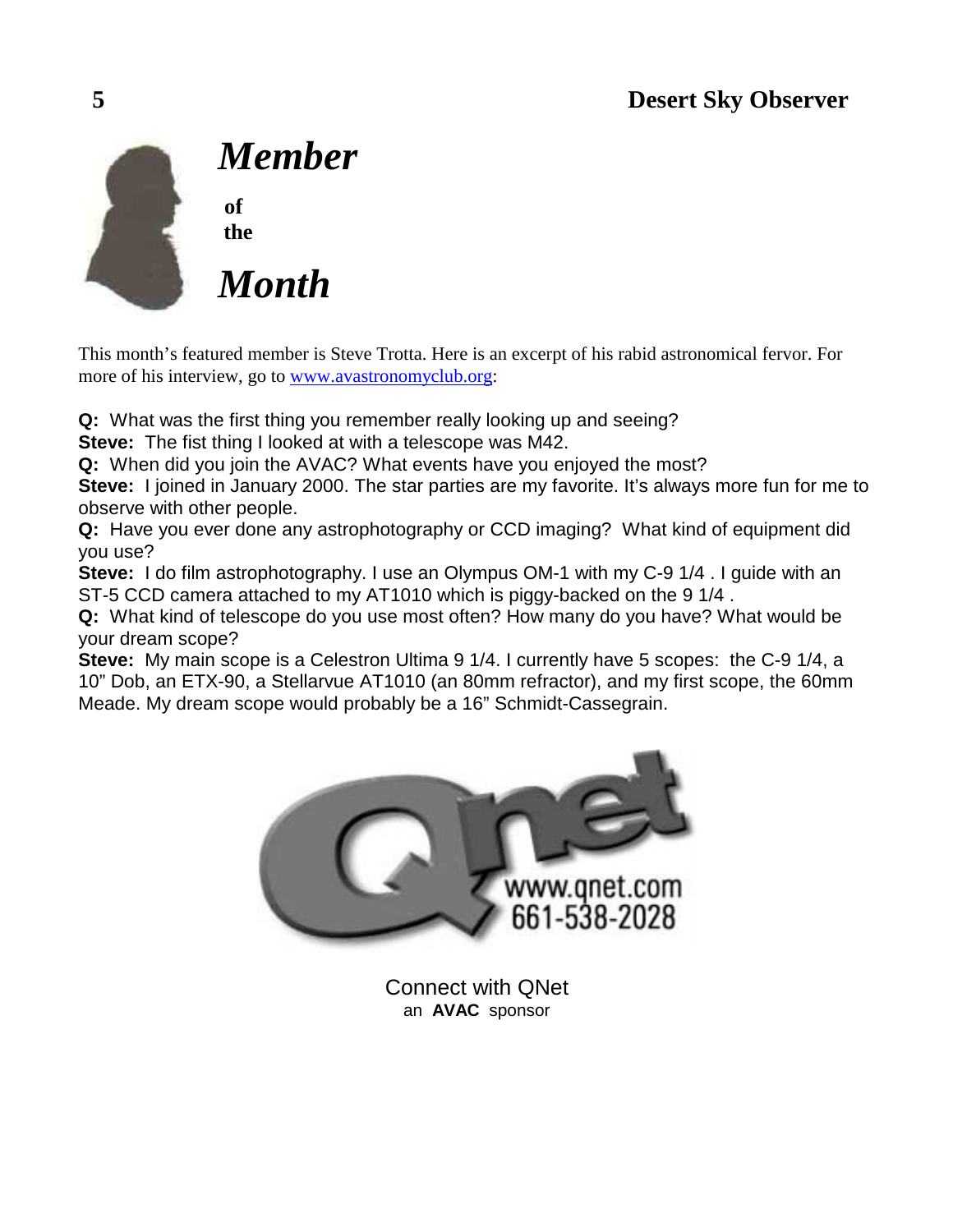

# **Space Weather**

by Patrick L. Barry and Tony Phillips

 Radiation storms, 250 mile-per-second winds, charged particles raining down from magnetic tempests overhead... it sounds like the extreme weather of some alien world. But this bizarre weather happens right here at Earth.

 Scientists call it "space weather." It occurs mostly within the gradual boundary between our atmosphere and interplanetary space, where the blast of particles and radiation streaming from the Sun plows into the protective bubble of Earth's magnetic field. But space weather can also descend to Earth's surface. Because the Earth's magnetic field envelops all of us, vibrations in this springy field caused by space weather reverberate in the room around you and within your body as much as at the edge of space far overhead.

 In fact, one way to see these "geomagnetic storms" is to suspend a magnetized needle from a thin thread inside of a bottle. When solar storms buffet Earth's magnetic field, you'll see the needle move and swing. If you live at higher latitudes, you can see a more spectacular effect: the *aurora borealis* and the *aurora australis*. These colorful light shows happen when charged particles trapped in the outer bands of Earth's magnetic field get "shaken loose" and rain down on Earth's atmosphere.

 And because a vibrating magnetic field will induce an electric current in a conductor, geomagnetic storms can have a less enjoyable effect: widespread power blackouts. Such a blackout happened in 1989 in Quebec, Canada, during a particularly strong geomagnetic storm. These storms can also induce currents in the metallic body of an orbiting satellite, knocking the satellite out temporarily- and sometimes permanently.

 Partly because of these adverse effects, scientists keep close tabs on the space weather forecast. The best way to do this is to watch the Sun. The NASA/ESA SOHO satellite and NOAA's fleet of GOES satellites keep a constant watch on the Sun's activity. If a "coronal hole"- where high-speed solar wind streams out from the Sun's surface- comes into view, it could mean that a strong gust of solar wind is on its way, along with the geomagnetic storms it will trigger. And an explosive ejection of hot plasma toward the Earth- called a "coronal mass ejection"- could mean danger for astronauts in orbit. The advancing front of ejected matter, moving much faster than the solar wind, will accelerate particles in its path to near the speed of light, spawning a radiation storm that can threaten astronauts' health.

 Look for coming articles for more about space weather and about NOAA's efforts to forecast these celestial storms. Meanwhile, read today's space weather forecast at [http://www.sec.noaa.gov/.](http://www.sec.noaa.gov/) Kids can learn about the geostationary and orbits of the GOES satellites at [http://spaceplace.nasa.gov/en/kids/goes/goes\\_poes\\_orbits.shtml.](http://spaceplace.nasa.gov/en/kids/goes/goes_poes_orbits.shtml)

*This article was provided by the Jet Propulsion Laboratory, California Institute of Technology, under a contract with the National Aeronautics and Space Administration.*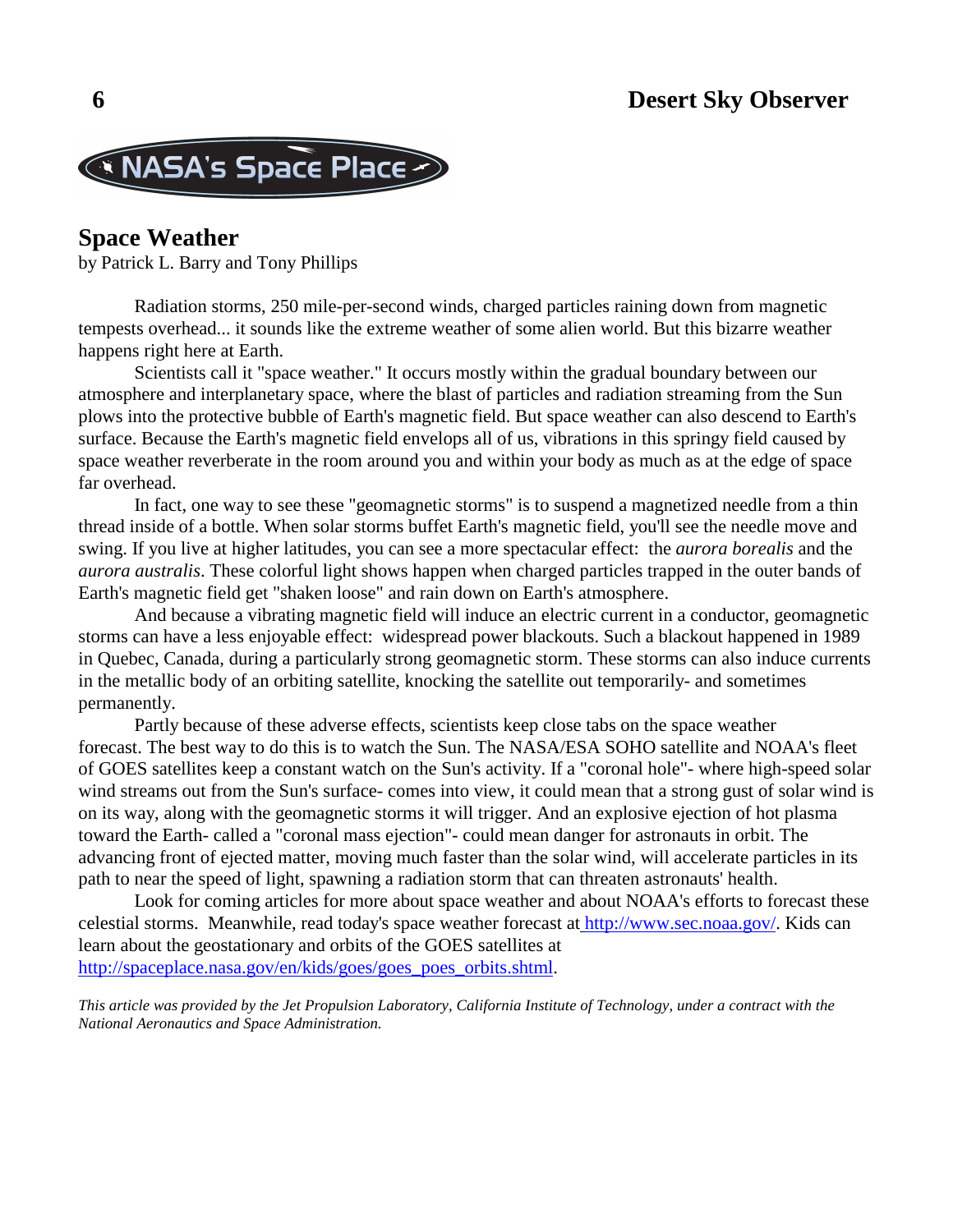# $*$  NOTICE  $* *$

If you are interested in becoming the new International Dark Skies Association liaison for the AVAC, now is the time. If you do not want to take the job on, you can still help by e-mailing the Country of Los Angeles Department of Regional Planning. Please contact Terry Babineaux for more details.



The Gathering at Crystalaire at an impromptu star party.



Tom sets up his water tower that poses as a telescope.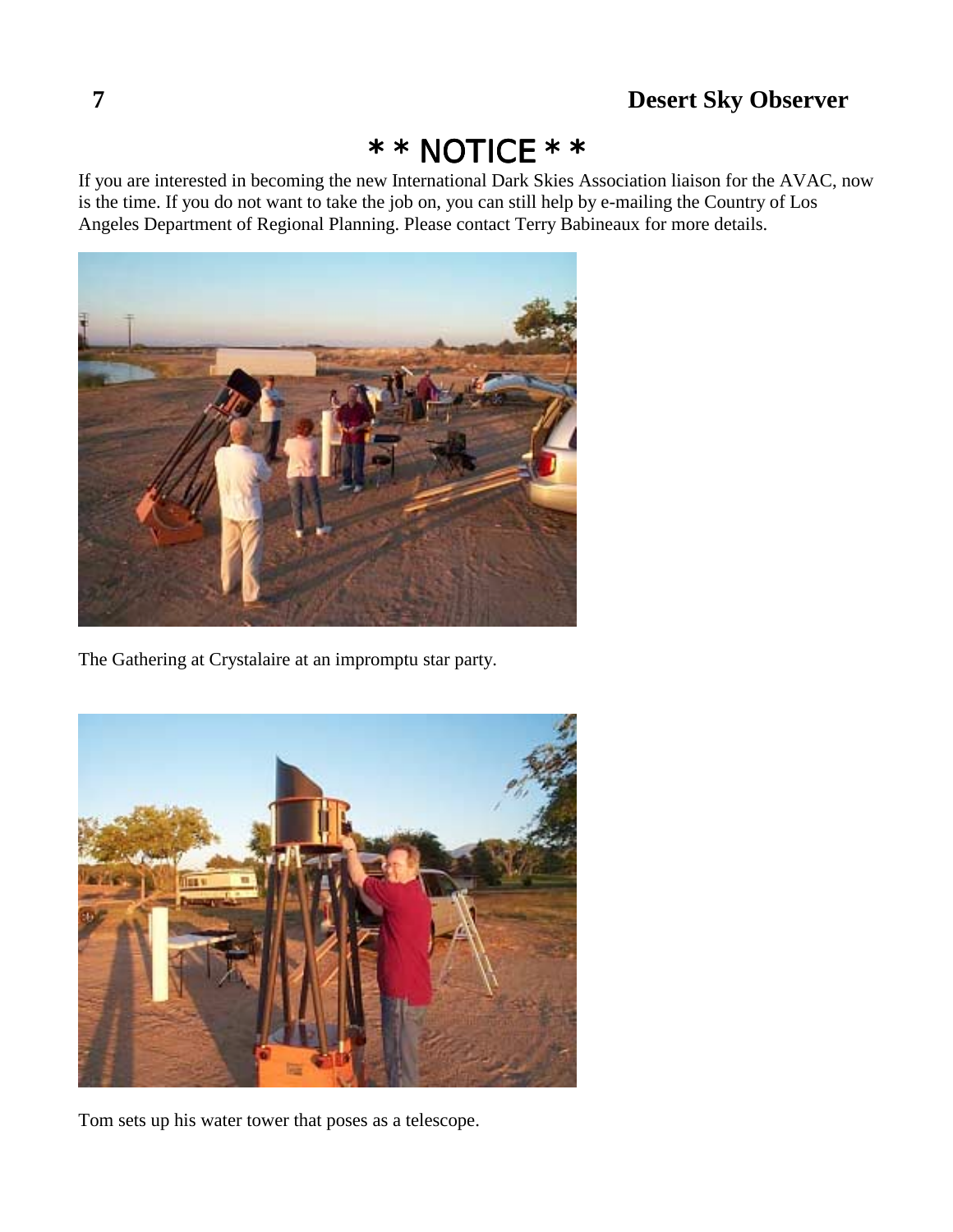

Mindy gives it a whirl with her new rig.



Rich, Tina and Mindy prepare for the coming night.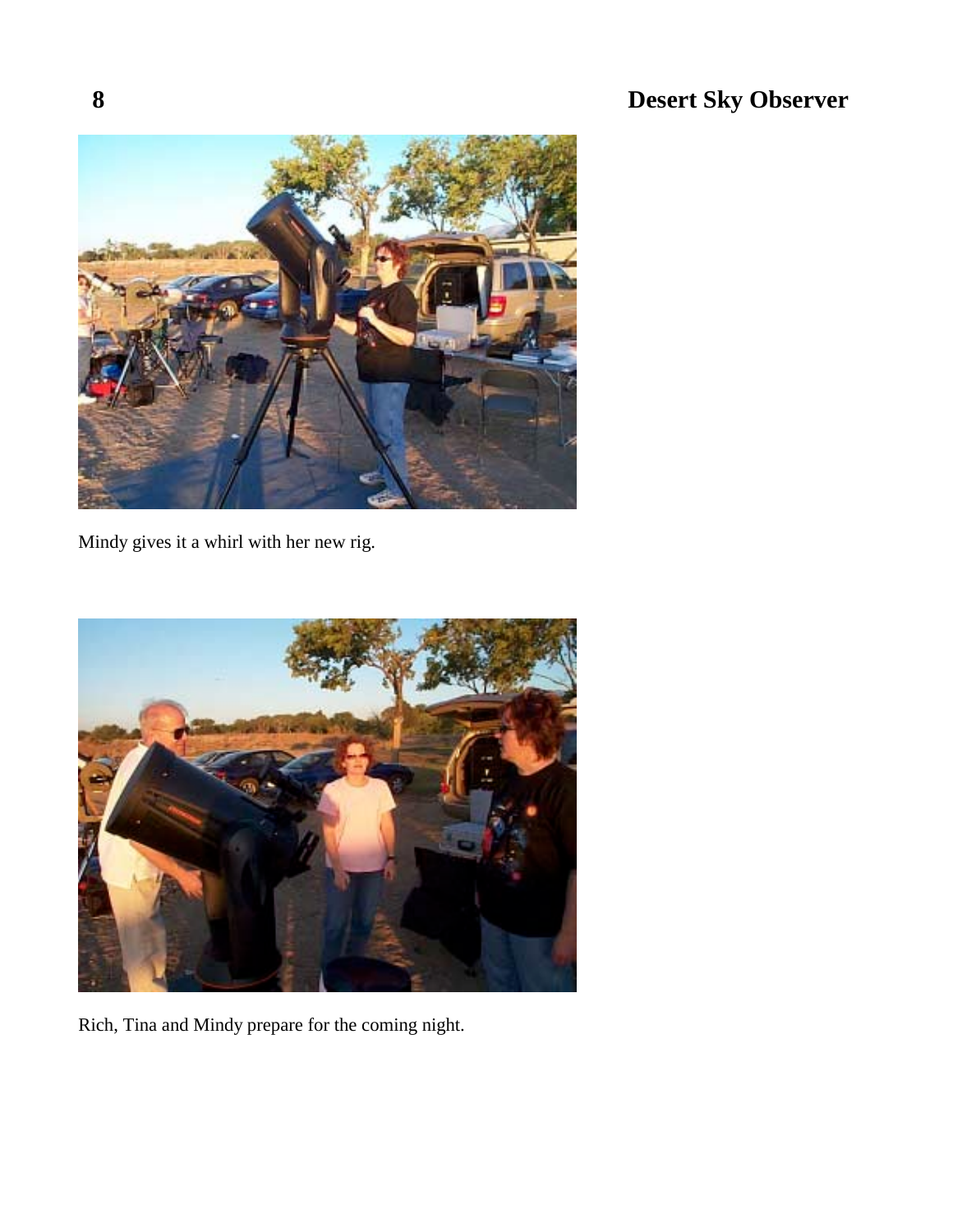

There's Tom, always with expensive ideas about what Mindy needs to buy next.



Matt and Mr. Water Heater pose together at Crystaliare.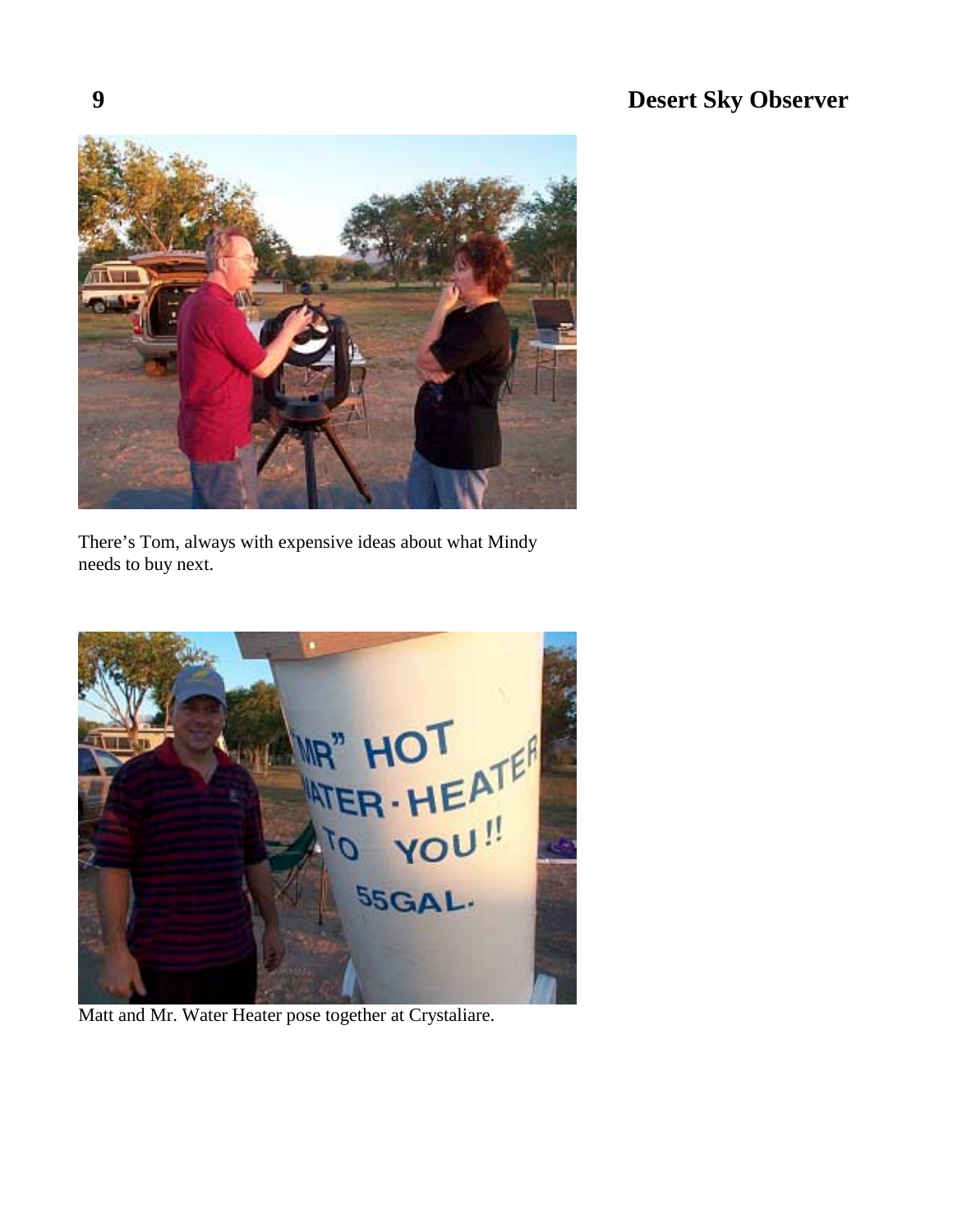

Tina and Kelly enjoy a laugh as the sunlight retreats.

# *Did you know* **?** *?*

As all eyes now focus on Cassini, the Rover "Opportunity" makes its way down into the crater "Endurance."



# *Astronomy Links on the Web*

[http://www.astropaws.com](http://www.astropaws.com/) (Terry Babineaux's astrophotos) <http://www.actonastro.com/> (Steve Trotta's website) <http://www.noexitrecords.com/zerobox/astro.htm> (Tom Varden's website) <http://www.astro-tom.com/> (Tom Koonce's website) <http://www.astroleague.org/> (The Astronomical League site) <http://antwrp.gsfc.nasa.gov/apod/archivepix.html> (Pic of the Day) [www.avastronomyclub.org/](http://www.avastronomyclub.org/) (us desert astronomy folks)

\* \* \* \* \*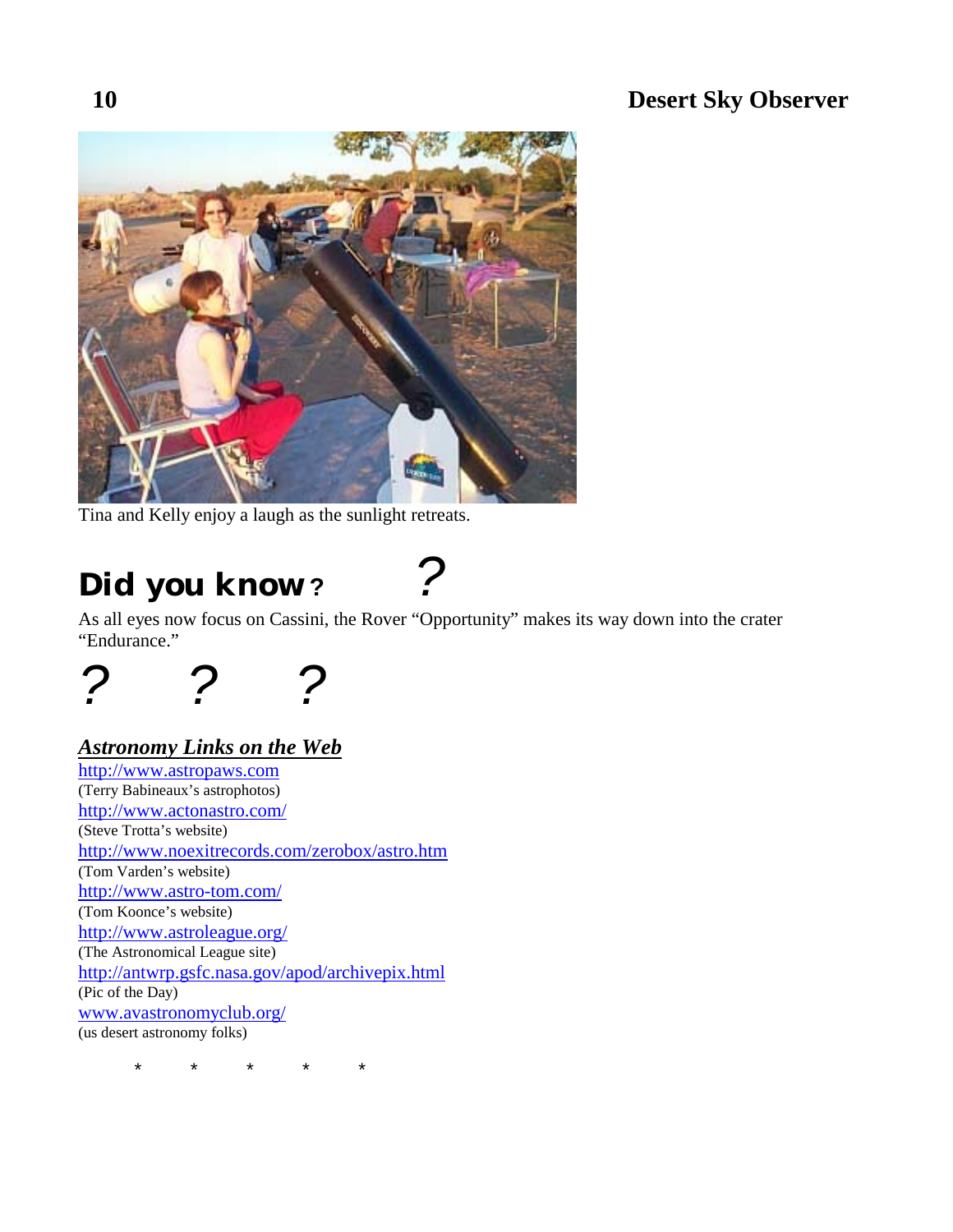# *A.V.A.C. Membership Information*

Membership in the Antelope Valley Astronomy Club is open to any individual.

The Club has three categories of membership.

- Family membership at \$30.00 per year.
- Individual membership at \$25.00 per year.
- Junior membership at \$15.00 per year.

Membership entitles you to…

- Desert Sky Observer–monthly newsletter.
- The Reflector–the quarterly publication of the Astronomical League.
- The A.V.A.C. Membership Manual.
- To borrow club telescopes, binoculars, camera, books, videos and other items.

The Desert Sky Observer is available as a separate publication to individuals at a cost of \$10.00 per year. Subscription to the Desert Sky Observer does not entitle the subscriber to membership in the Antelope Valley Astronomy Club and its associated privileges.

## **A.V.A.C. Board Members**

|                                                            | <b>President:</b> Terry Babineaux (661) 724-1248 president@avastronomyclub.org |
|------------------------------------------------------------|--------------------------------------------------------------------------------|
|                                                            | Vice-President: Doug Drake (661) 724-0849 vice-president@avastronomyclub.org   |
| <b>Secretary:</b> Larry Ochsner                            | (661) 274-9006 secretary@avastronomyclub.org                                   |
| <b>Treasurer: Tom Koonce</b>                               | (661) 943-8200 treasurer@avastronomyclub.org                                   |
| <b>Director of Community Development:</b><br>Mike Roberson | (661) 948-1303 community@avastronomyclub.org                                   |
| <b>Newsletter Editor:</b><br><b>Brian Peterson</b>         | (661) 273-1693 newsletter@avastronomyclub.org                                  |
| <b>Club Librarian:</b><br>Herb Boyd                        | (661) 274-8418 library@avastronomyclub.org                                     |
| <b>Astronomical League &amp; Club Historian:</b>           |                                                                                |
| <b>Tom Koonce</b>                                          | $(661)$ 943-8200 al@avastronomyclub.org                                        |
| <b>Webmaster of Club Site:</b><br><b>Steve Trotta</b>      | $(661)$ 269-5428 webmaster@avastronomyclub.org                                 |
| $\star$<br>$\star$<br>$\star$                              | $\star$<br>$\star$                                                             |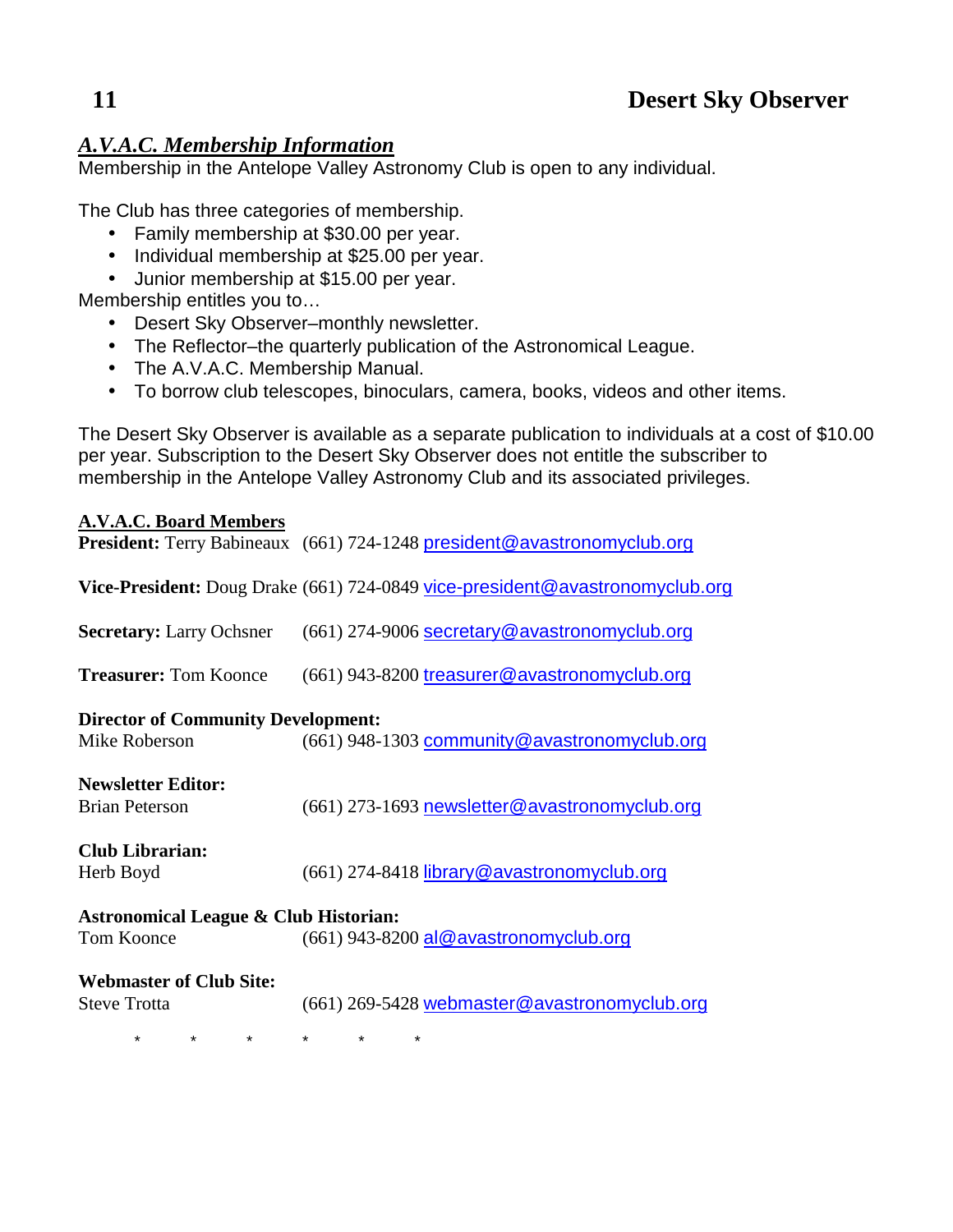# **How To…** Sketch

by Rich Harper

 Some of the easiest things to sketch are DSO's (Deep Sky Objects), especially the big faint fuzzies. And the easiest way I've found to do this is with the computer. I've tried sketching with pens and pencils. Usually I end up with a mess, a pile of half-completed drawings and sketches with crossed out features or other errors. Nor do I find the black on white of pen or pencil on paper to be as aesthetically pleasing as white on black.

 With a computer and a computer drawing program it becomes much easier to make sketches of what we see, if only because of the handy UNDO feature. Below I'll give some examples, and then walk you through a sketch of M42 using a photograph and memory for a reference. The other sketches are based on rough drawings made at the eyepiece, along with notes taken at the time.

 I start by observing my subject for twenty or thirty minutes, at various magnifications, to fix an image of my subject in my mind. I then make a rough sketch or series of sketches, referring back to the eyepieces. I also make notes regarding any visible, mottling, knots of brightness, dark structure, or any other features visible. I also sketch at various magnifications, focusing in on structural detail, and then pulling back to get the wide view.

 I then review my sketches, and create a composite on a computer drawing program. I use GIMP, but PhotoShop or any other drawing program will do. I find the airbrush tools to be most useful, along with the pencil tool to put in any stars. Unlike a pencil or pen drawing, where the star's relative brightness is illustrated by a larger or smaller dot, on the computer you can just vary the brightness of a single pixel, from dark gray to bright white.

 Here is a sketch of M13 in Hercules. The star field is random, and added for contextual effect. M13 was a shimmering, glittering mass, and this sketch is an attempt to capture that effect, not necessarily a literal interpretation of what I saw at the eyepiece.



 M13 was sketched by using various tool types to get a mottled effect, overlaying pure white with an opacity/transparency of 15% or so to get the desired effect. When I didn't like my results, I would just UNDO them! Gray and nearly white dots were then overlaid on the mottled center to give the effect of stars at the core.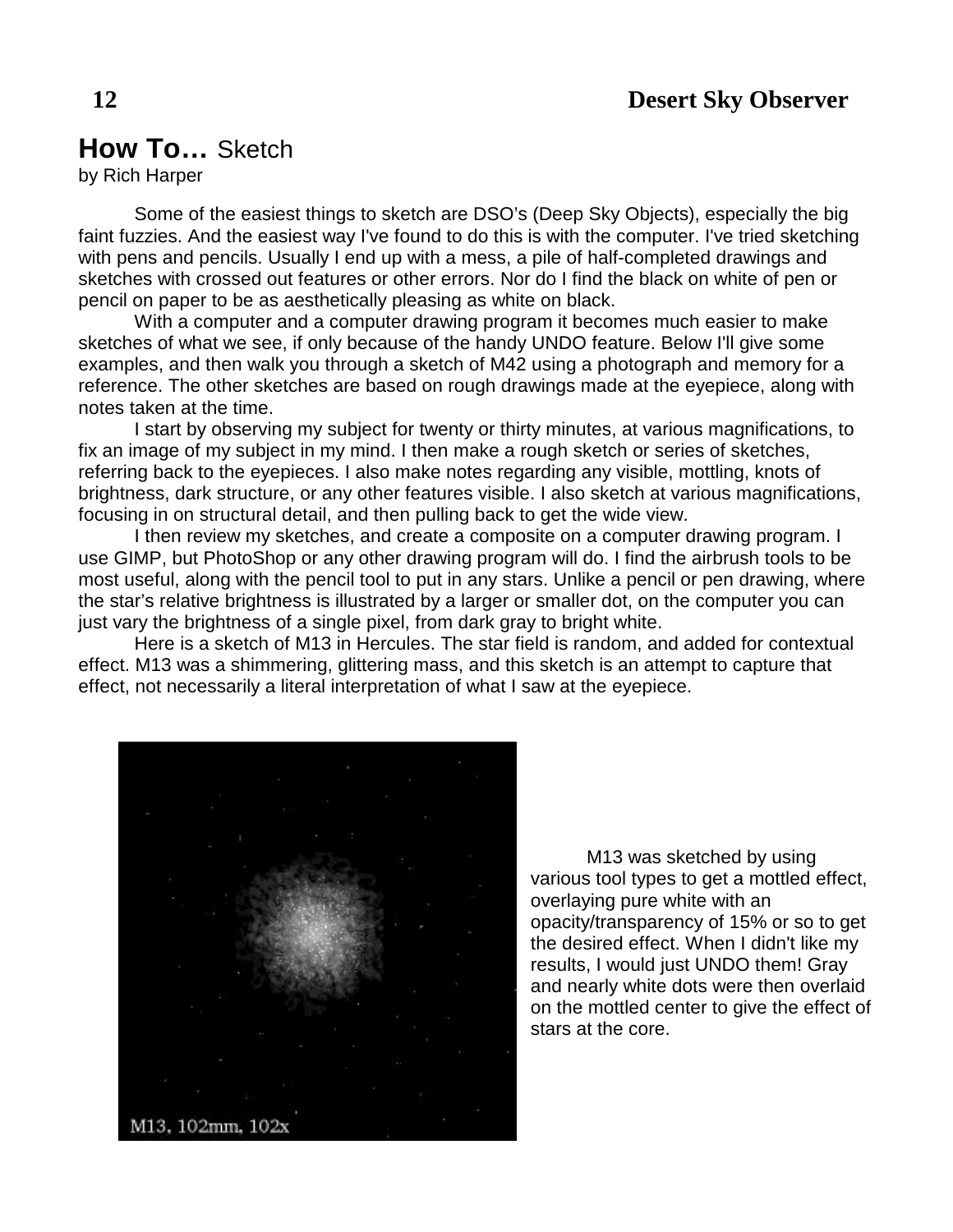This next one is my first sketch of part of the Virgo Cluster of Galaxies. Here I used larger and smaller stars to illustrate magnitude. You can compare this with the picture above and see which effect you prefer.



 You can see that the stars, being larger than one pixel, are not as aesthetically pleasing as the background stars in M13, above.

Here is a drawing of M51, make from my observing notes and sketches from Crystalaire.

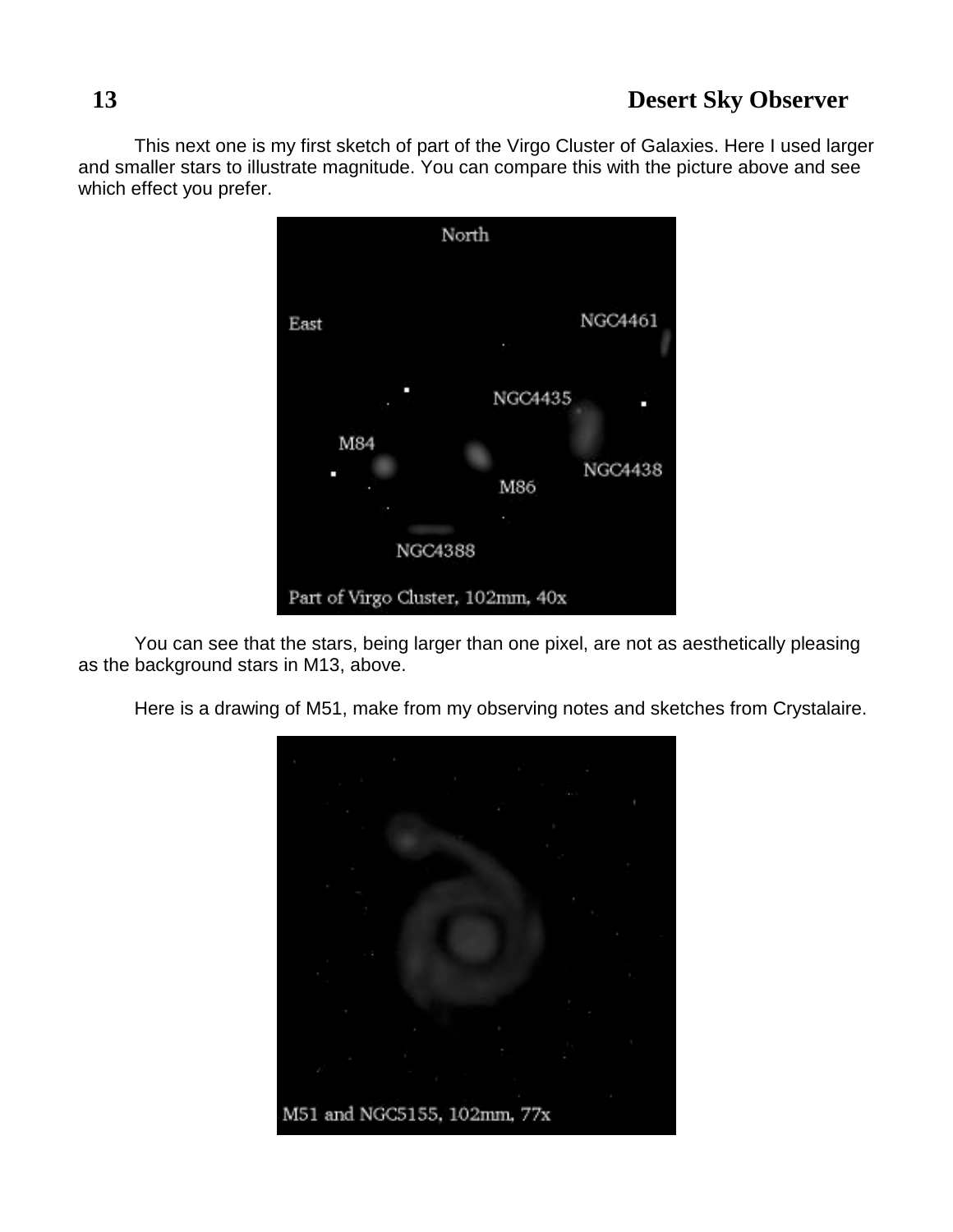And here is M57 through a 10" SCT. The visible detail is exaggerated somewhat as it is very hard to record what can only be seen with averted vision.



 The sketch of M42 is based largely on photographs. M42 was selected as an illustration of computer sketching technique since it only requires the use of the airbrush tools, shades of white and black, and everyone should be able to find a good picture to work from. I don't vary the shade, just the transparency/opacity of the layer being put down with the brush.

 First, we must define the basic structure of the nebula. If you have sketches, this would have been done in the field, and you would refer to those.

Here is the basic outline of M42. Sort of an upside down Alfred Hitchcock.

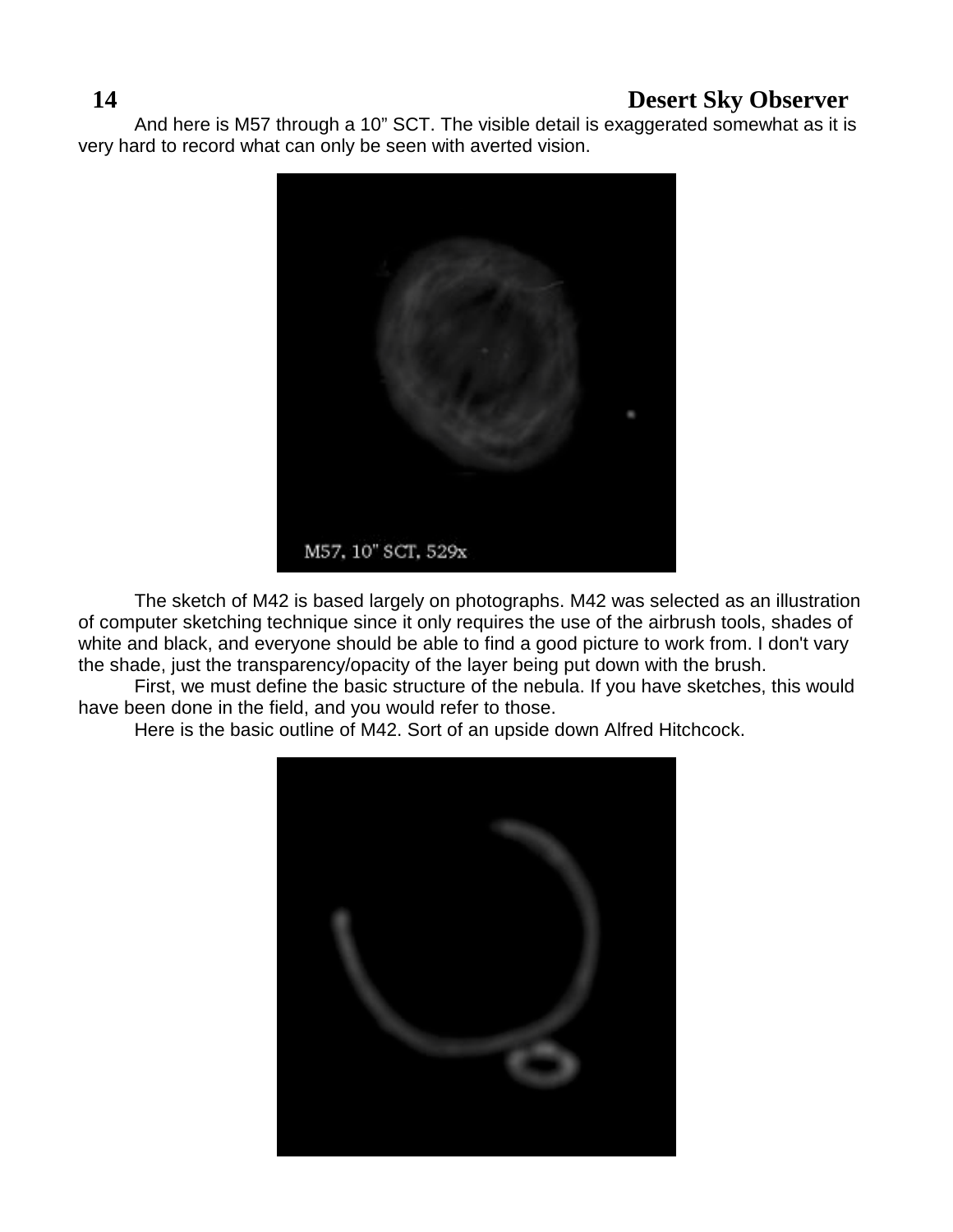Next, we fill in some of the details visible. I start with the brighter areas first. Because each layer will add brightness to the image, we want to work our way from bright to dim.

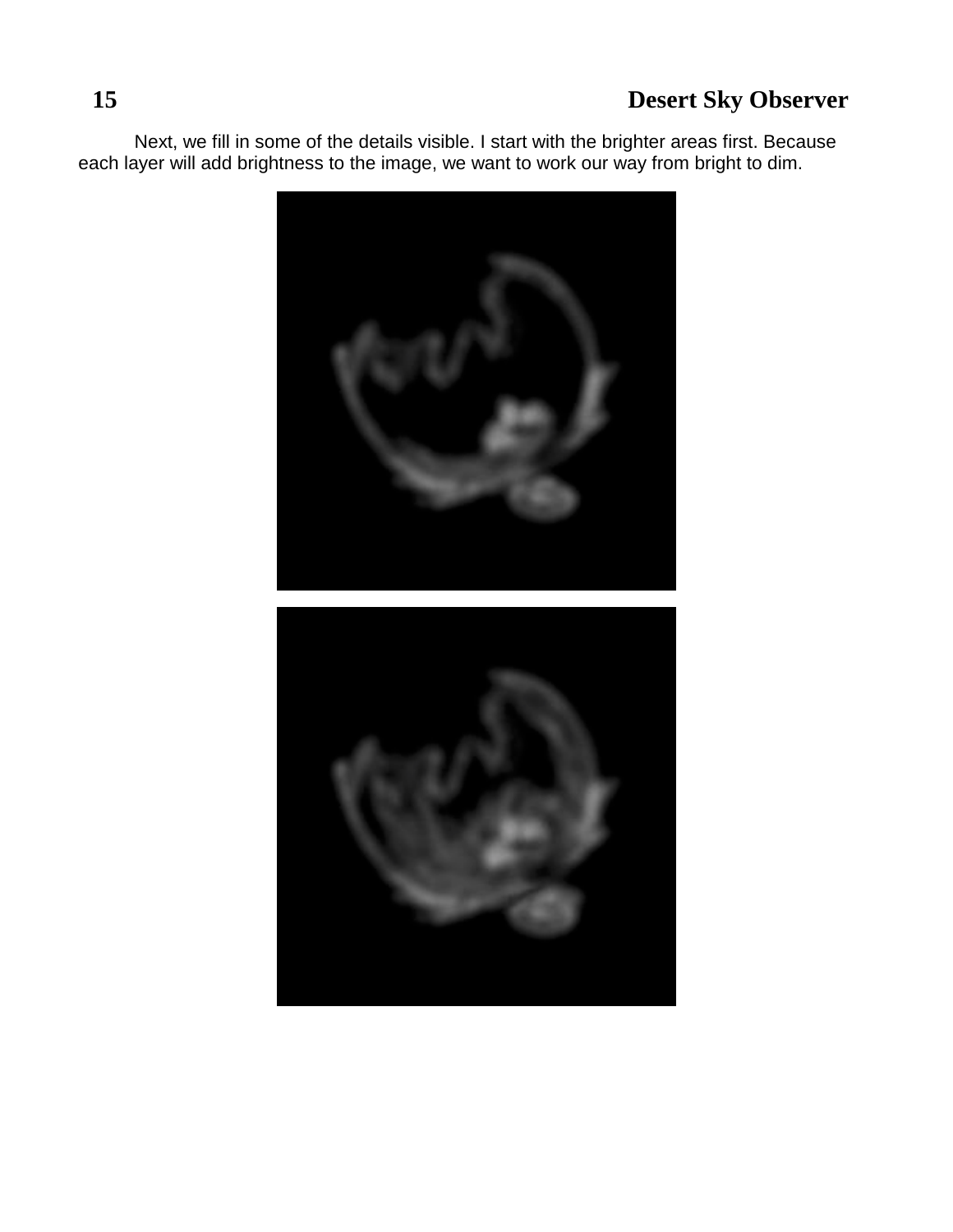Here we've added the brighter regions around the Trapezium and the "wings," a la Batman. Next we'll add some other details and start to fill out the body of the nebula.